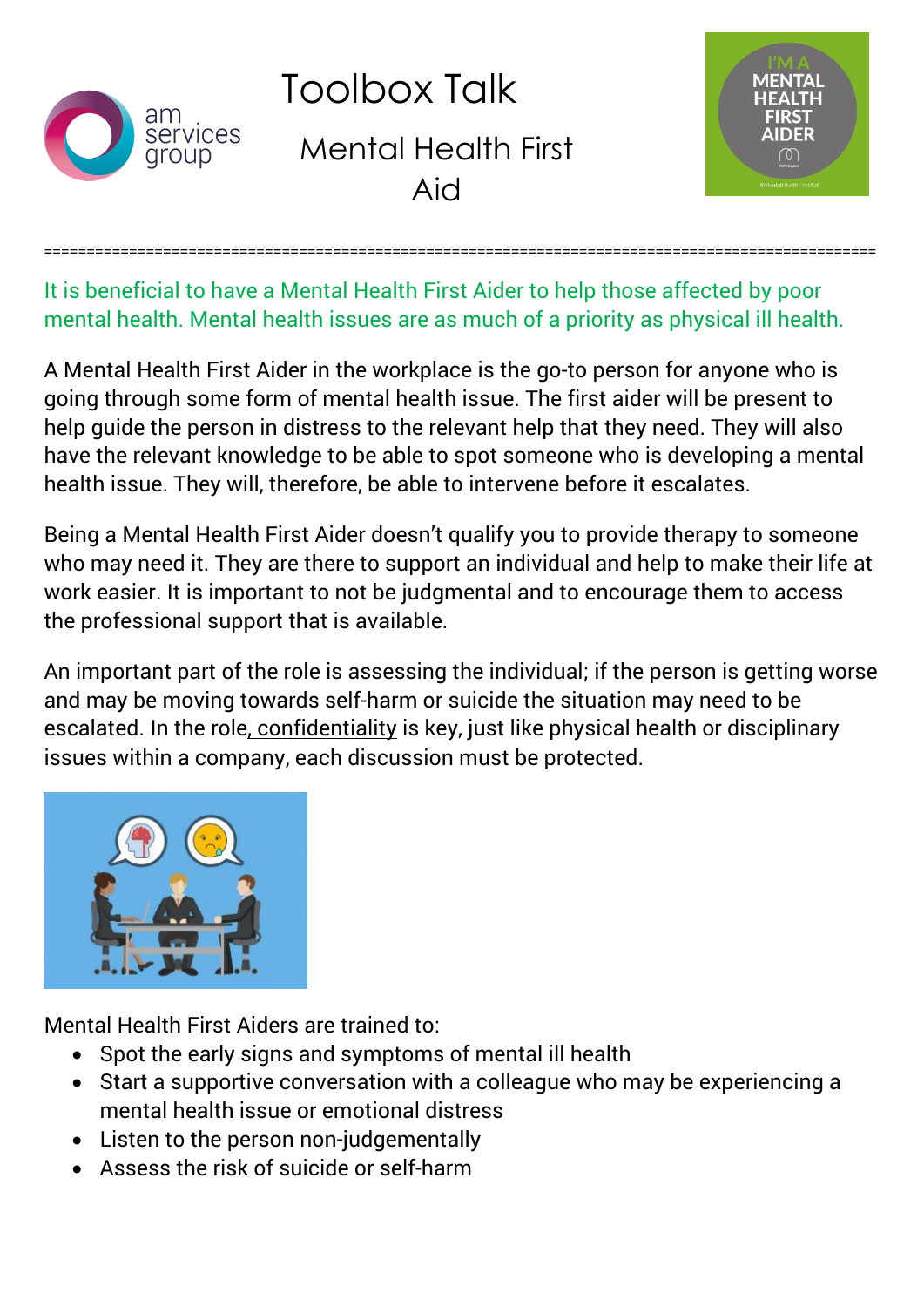

Toolbox Talk

Mental Health First Aid



 Encourage the person to access appropriate professional support or self-help strategies.

==================================================================================================

- This might include encouraging access to internal support systems such as EAPs or in-house counselling services if available
- Escalate to the appropriate emergency services, if necessary
- Maintain confidentiality as appropriate
- Complete critical incident documents as and when necessary
- Protect themselves while performing their role
- At no time does the Mental Health First Aider role (or anyone trained in MHFA skills) supersede company policy: first and foremost they are all employees of the company.

AM Services Group currently has a small team of mental Health First Aiders who can be contacted con[fidentially on mhfa@amservice](mailto:mhfa@amservicesgroup.co.uk)sgroup.co.uk

A Mental Health First Aider will make contact with you ideally within 48 hours in strictest confidence to assist in helping you by informing you of the various agencies and professional help channels available.

We use the 5 basic steps :-

- **A**pproach the person, assess and assist with any crisis
- **Li**sten and communicate non-judgementally
- **Give support and information**
- **E**ncourage the person to get appropriate professional help
- **E**ncourage other support